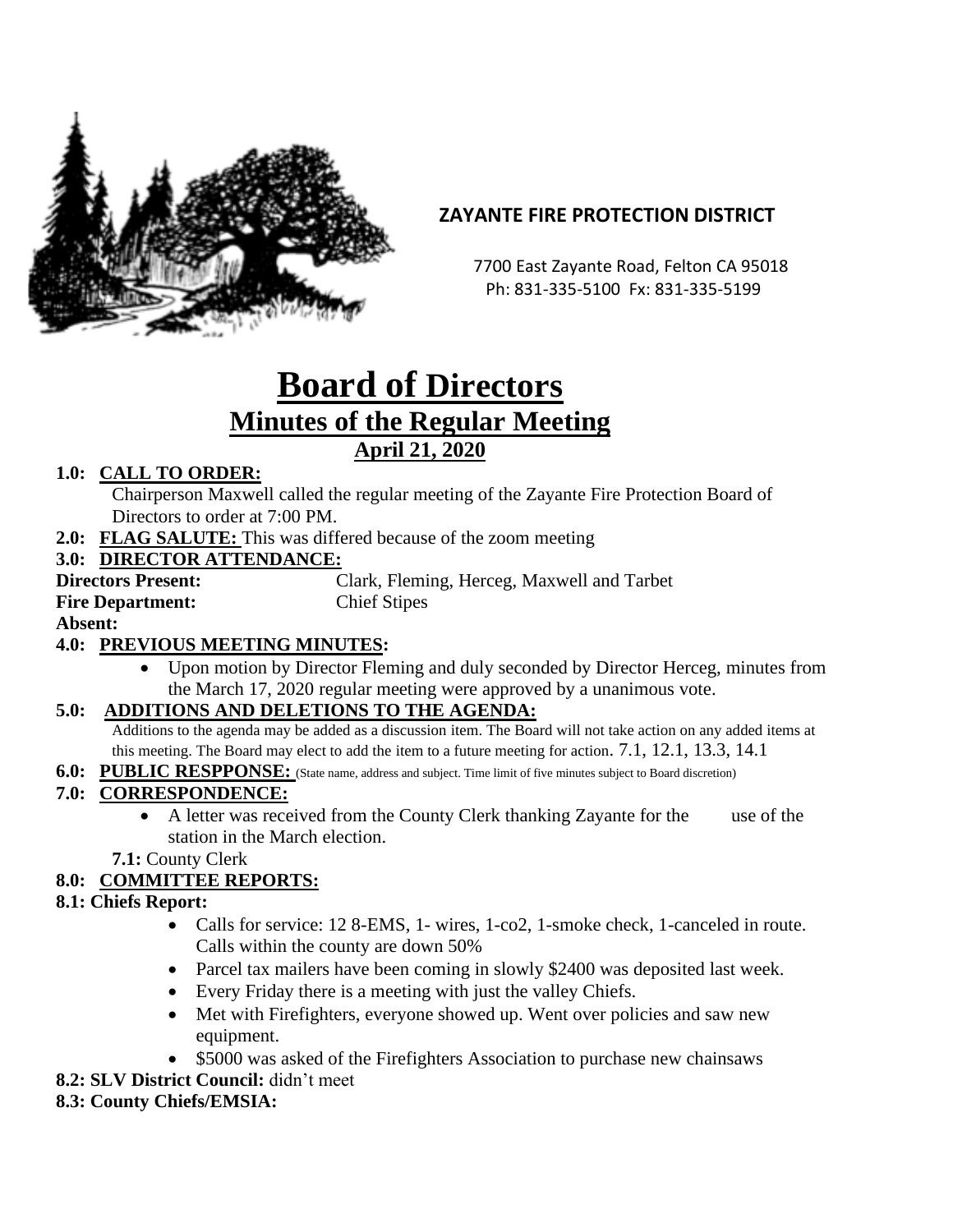- There were a few meetings
- EMSIA Allotted \$41,000 for PPE's and the County Chiefs matched it.
- SCAFFAIG: Didn't meet

**8.4: Operations Section:** Had a Zoom meeting nothing new came from it.

**8.5: Training Section:** No Idea

## **9.0: OLD BUSINESS:**

**9.1: Employee Survey:** This was distributed to the Board at our last meeting. Everyone read the questions and gave feedback.

- Director Tarbet did work on the highs and lows of answers.
- Safety is a priority.
- Morale needs to be looked at. There needs to be more family time as a Department. It was felt that many don't know each other.
- Director Fleming stated that sometimes when you empower people it brings the negative to the forefront. Often people don't know how to respond.
- Director Maxwell says that Training, Morale and Recruitment are the top needs.
- Director Clark Feels like it was so long ago that the survey was taken, and our world has changed so much since then. She felt motivation was in the area of recruitment. She would like to address recruitment. The other two need to be strong for recruitment to work. Morale can be different and changes. Maybe it needs to look like lifting up each firefighter. Maybe taking a pulse to see how things are and where we go from here.
- Director Maxwell stated that we have asked the questions and now we need to get back to the Firefighters, so they don't feel like it was a useless thing to do.
- Director Fleming suggested each Director could add some ideas to each of the 3 points and then get together and talk.
- Directors Clark and Maxwell will get together and discuses all that has been brought up.
- Director Herceg would like to circle back and ask the Firefighters to reply on the 3 points. Could we have the Captains ask the questions which then gets them more involved.
- Chief Stipes will present this to the Captains after Directors Clark and Maxwell draw it up.
- **9.2: Audit:** The MD&A needs to be updated. Are we in a hurry to do this?

## **10.0: NEW BUSINESS:**

**10.1:** Covid-19

- Many things have been put in place to keep people safe.
- Masks must be worn inside the station if you are in a room with other people.
- Everything is being disinfected after each call.
- Each Firefighter has a mask and face shield when on a call.
- The Department is trying to keep up in case this whole thing gets worse.
- Data-110 cases, 2-deaths, most cases are in the 18-49 age group,
- Chief Stipes has been tested and has not had Covid 19 nor does he have it now.
- More tests are coming available. Director Maxwell would like the brand name of the test.

## 11.0: POLICY AND PLANNING: (As necessary for the District to perform its function as required by law.)

• Goals and objectives were moved to a later meeting

## **12.0: OTHER BUSINESS:**

 **12.**1: Round Table